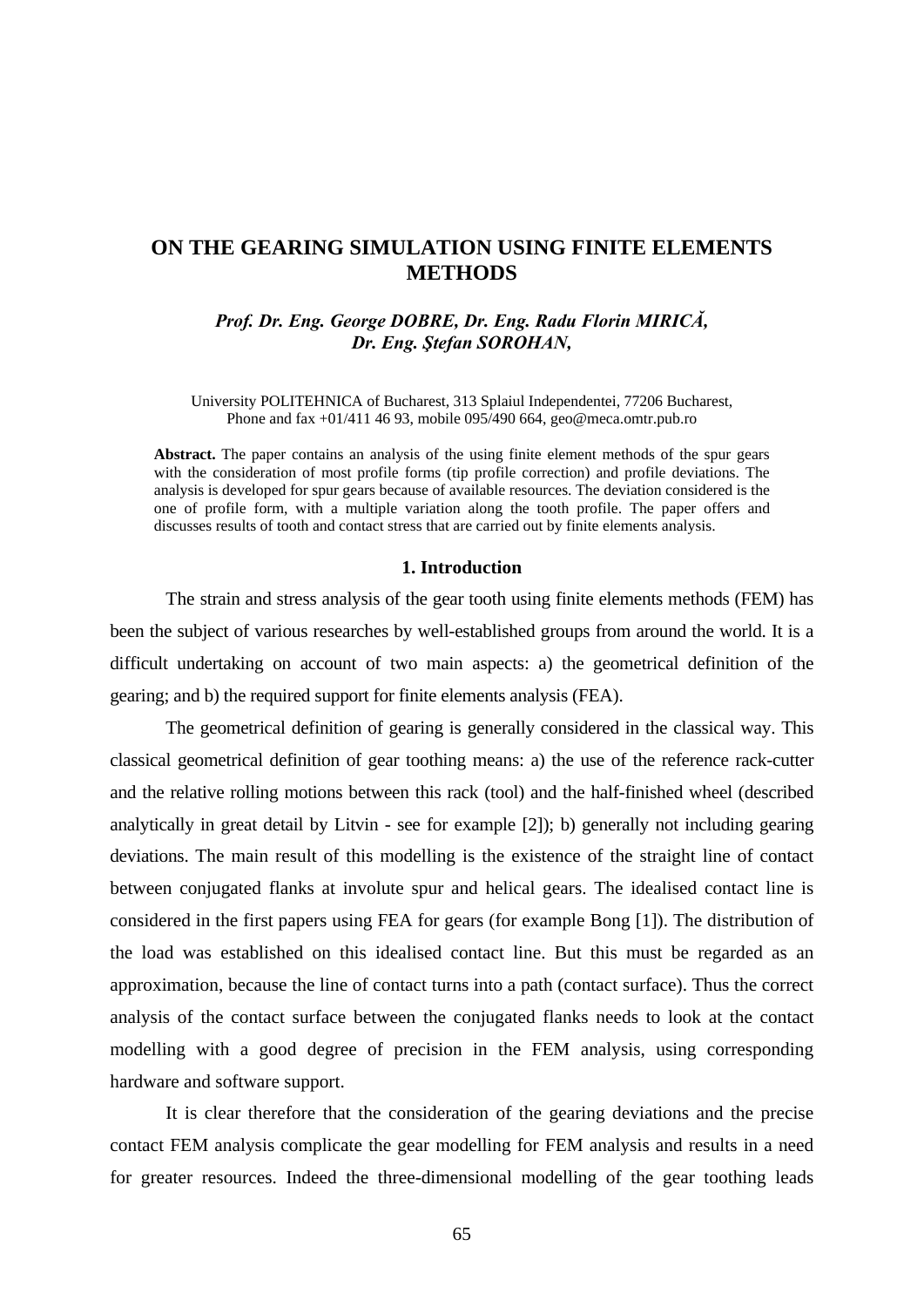generally to a very great volume of calculations and needs considerable hardware resources. For example the contact modelling has to be carried out on elements of small dimensions, so resulting models with about  $10^5$ ... $10^6$  degrees of freedom which will be analysed with nonlinear calculus procedures.

Elaborating on these aspects, the main objectives of the present paper are the stress and strain state analysis of the gear toothing by FEM, by the consideration:

- a) of the most general tooth profile form (tip profile correction, tooth root with undercut because of the protuberance of the tool);
- b) of the profile form deviation.

The resources available permitted the analysis of spur gears in 2D, in the conditions the model dimension is about  $10^3 \text{ - } 10^4$  degrees of freedom at the o judicious 2D modelling. Also, it is mentioned that the analysis is carried out for two gear models: with and without profile form deviations.

## **2. Simulation of the gearing without deviations**

### **2.1. Description of the FEA model and method**

**The 2D-gear model** of the simplified macro-geometry is suggested. It reduces the complexity of calculation without affecting its precision (fig. 1, a):

- a) the wheels contain 5 teeth (both pinion and wheel);
- b) the rest of the wheels is without toothing.

**The FEA method** is developed looking at the gearing simulation from the point of view of gear stress distribution. The following criteria were considered:

- a) the mesh is very refined in the contact zones of the flanks entering in contact and less in the rest of the wheel body (fig. 1, b);
- b) finite elements are of quadrilateral type, with 4 or 8 nodes;
- c) the contact elements of line type are introduced between the conjugated operating flanks;
- d) the boundary conditions are given by the task of FEM analysis. For this the centers of the two wheels are fixed with permeating rotation of the wheels around their axis;
- e) depending of these boundary conditions, the FEA model is completed with very rigid plane beams elements fasting the wheel center (fig. 1, a). In this way the rotations of the wheel centers are monitored by the rotation freedom degree of the nodes from these centers.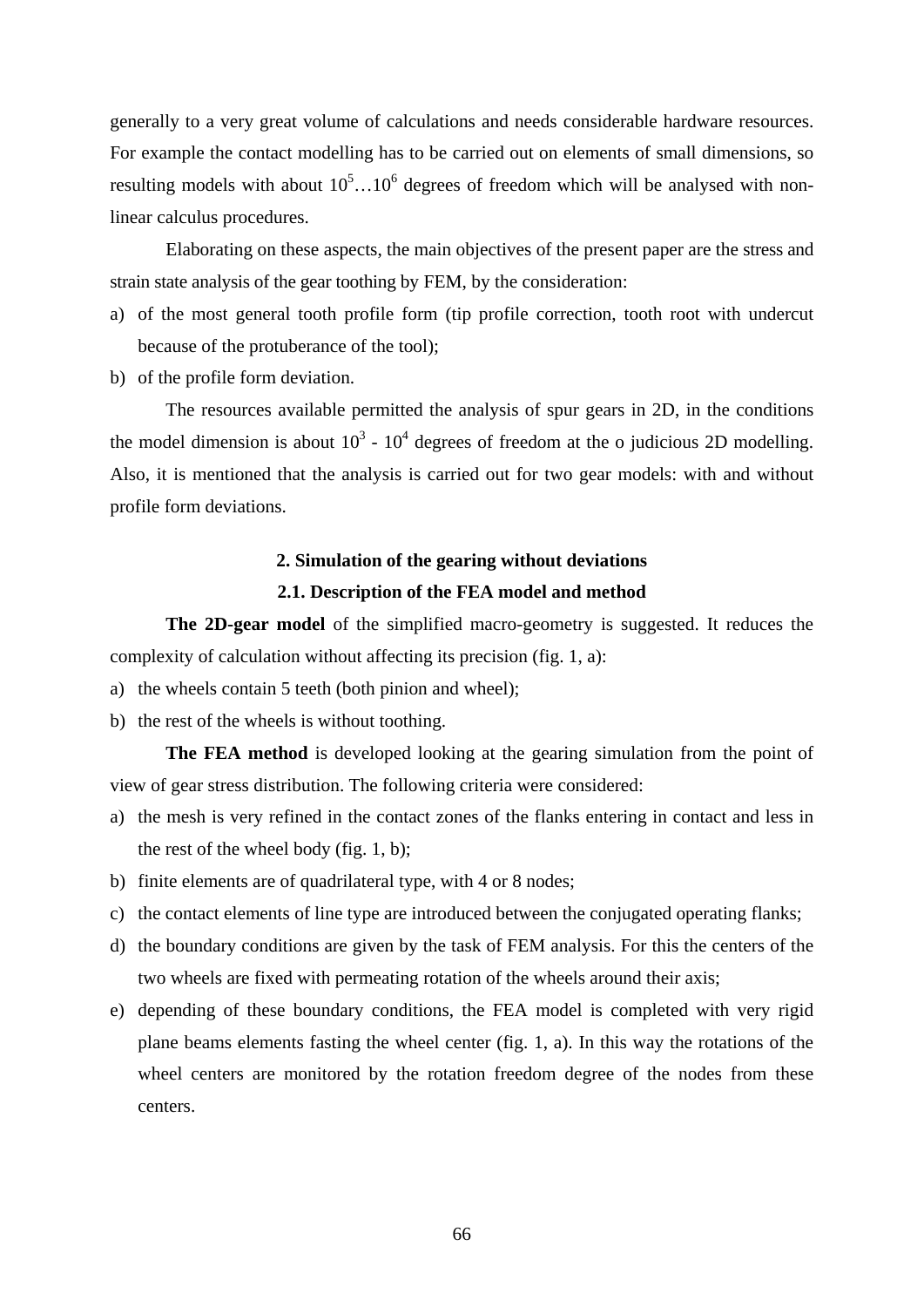

*Fig. 1. The macro-geometrical gear model (a) and a detail of the FEA mesh gear model without deviations in the case of starting position (b)* 

### This **FEA model is used** thus:

- a) the pinion is turned with the angle  $\varphi$  increasing progressively;
- b) the wheel is loaded with a constant resistant torque  $T_w$ ;
- c) the starting analysis position corresponds to the vertical axis of the pinion tooth which is given the number 0.

### **2.2. Application**

 The gear data are listed in the table 1. Geometrical data of the counterpart rack are represented on the fig. 2. For this gear data, the FEA calculus model contains 3815 nodes and 3999 finite elements. The finite elements dimension in the probable contact flank zones is about 0.15 mm. For stress state simulation, the angle  $\varphi$  of rotation has an increment of 2 degrees. The total iterations number was of 93 for 21 angular steps of calculation for  $\varphi$ . The obtained penetration was under  $7 \mu m$ , which is acceptable. Also, an increase of the result precision imposes a very fine gear mesh, which was not possible with the available hardware resources used to carry out this research.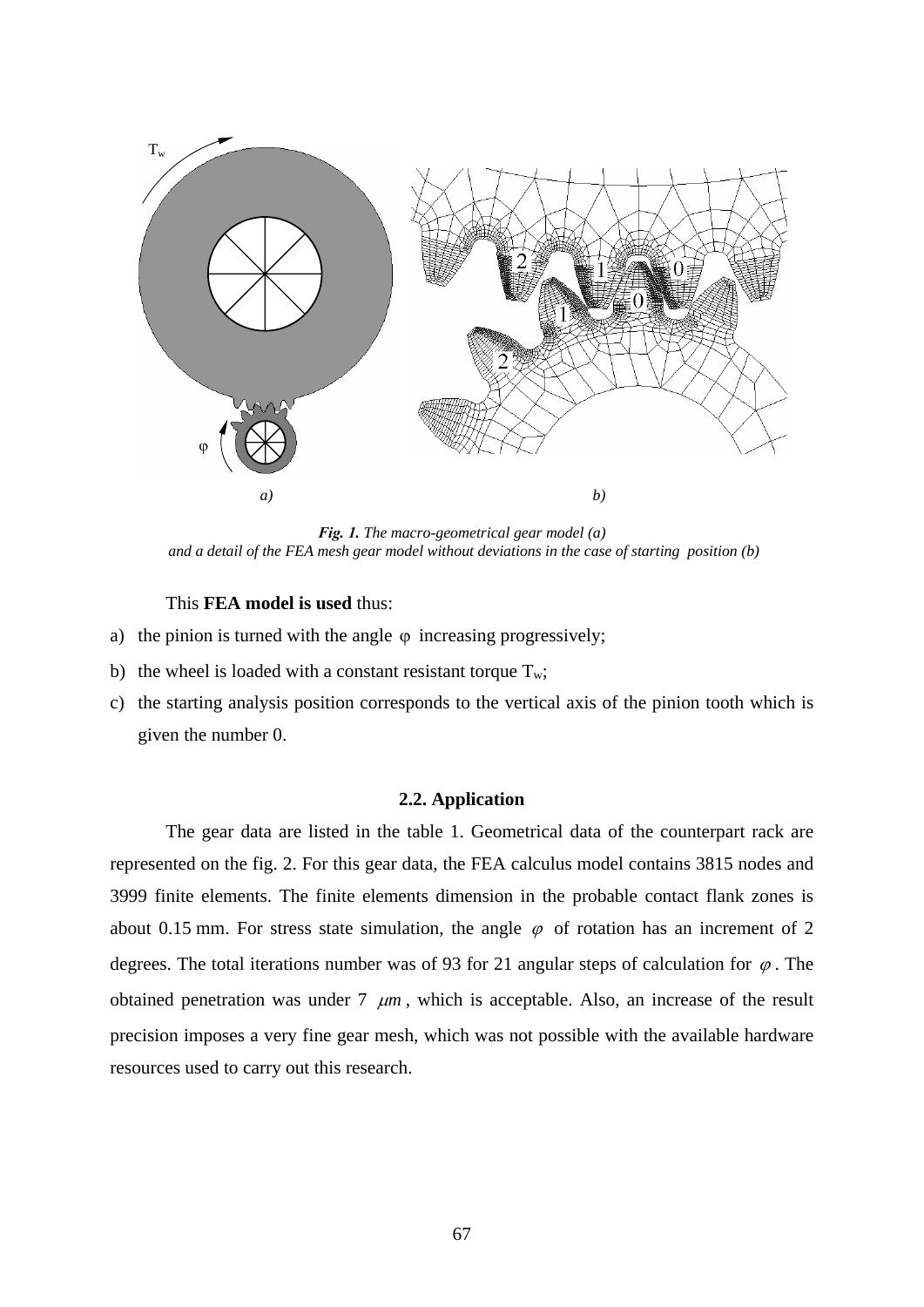| <b>Symbol</b>          | <b>Description</b>                                                      | Value, unit     |
|------------------------|-------------------------------------------------------------------------|-----------------|
| $a_w$                  | Working center distance                                                 | 400 mm          |
| d <sub>1</sub>         | Reference diameter of pinion                                            | 160.880 mm      |
| $d_2$                  | Reference diameter of wheel                                             | 623.415 mm      |
| $h_{aP0}^*$            | Relative addendum of tooth of the generating rack tool                  | 1.4             |
| $h^*_{f^{p_0}}$        | Relative dedendum of tooth of the generating rack tool                  | 0.945           |
| $h^*_{K\!f\!P0}$       | Relative high of root profile correction of the generating rack<br>tool | 0.3             |
| $\mathfrak{m}$         | Module                                                                  | $10 \text{ mm}$ |
| $\boldsymbol{p}$       | Pitch                                                                   | 3.141 mm        |
| $X_I$                  | Profile shift coefficient of pinion                                     | 0.50            |
| $X_2$                  | Profile shift coefficient of wheel                                      | 0.34            |
| $Z_I$                  | Number of teeth of pinion                                               | 16              |
| $Z_2$                  | Number of teeth of wheel                                                | 62              |
| $\overline{pr_{P0}^*}$ | Relative protuberance of the generating rack tool                       | 0.026           |
| $\alpha_{prP0}$        | Protuberance pressure angle of the generating rack tool                 | 8 degree        |
| $\alpha_{KPO}$         | Root profile correction pressure angle of the generating rack tool      | $21.5$ degree   |
| $\alpha_{P0}$          | Pressure angle of the generating rack tool                              | 20 degree       |
| $\rho_{aP0}$           | Tip radius of the generating rack tool                                  | 0.4             |

**Table 1.** Geometrical data of the gear analysed by FEM



*Fig. 2. Geometrical elements of the counterpart rack profiles* 

The variations of maximum tensile and compressive stress  $\sigma_{F1}$  and, respectively,  $\sigma_{F3}$ on the root of the tooth are shown in fig. 3. The stress state is valid for the tooth pair 1 marked on fig. 1, b. The representation of stress state from fig. 2 may be interpreted thus:

- a) the compressive stress  $\sigma_{F3}$  as absolute value is greater than the tensile stress  $\sigma_{F1}$ ;
- b) there are clearly zones of single and double gearing seen by the size of the stress values over the zone of action (path of contact);
- c) the tip profile corrections at each wheel determine a quasi-linear variation of the stress along the double gearing zones with the reducing of the gearing shocks;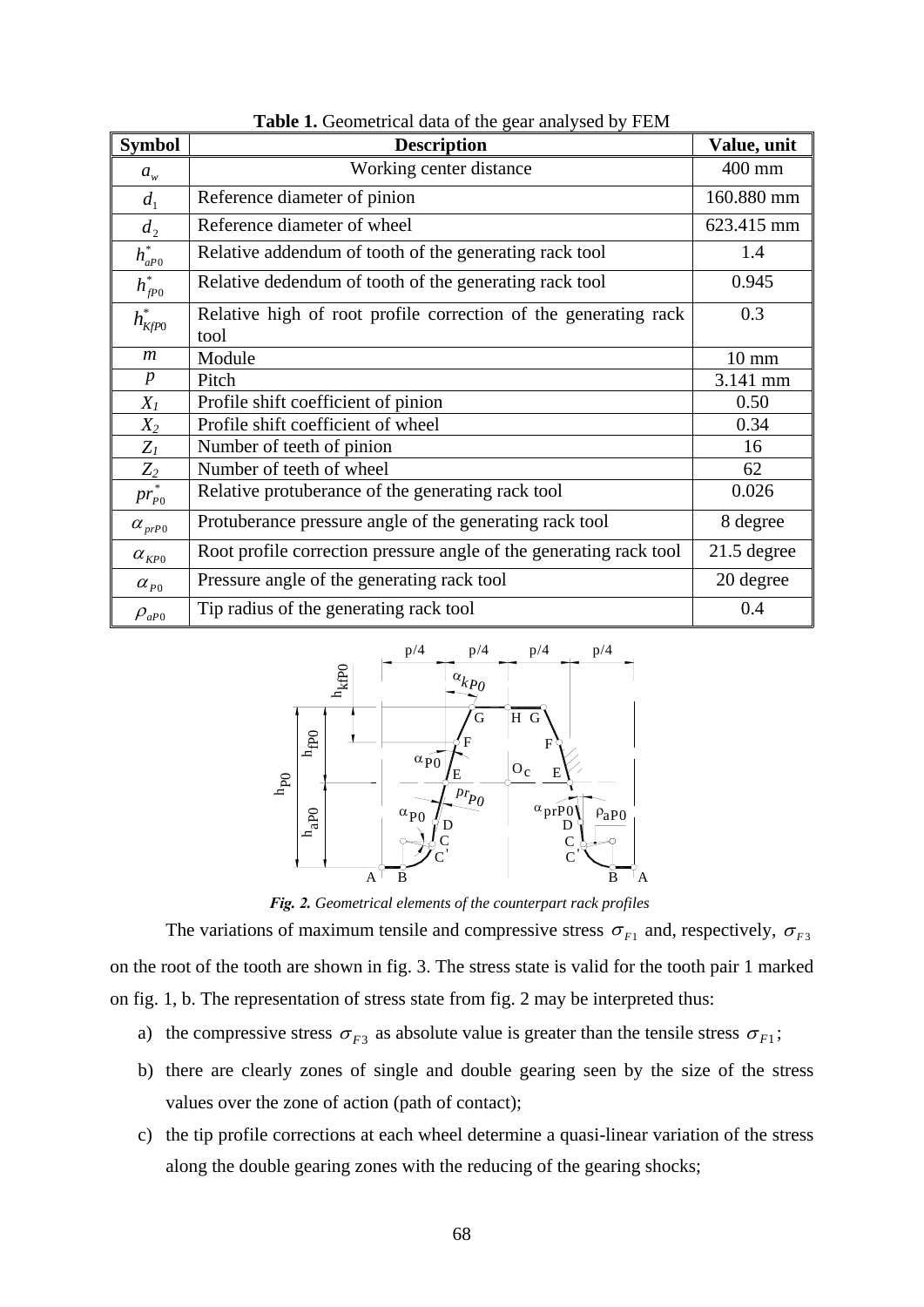d) the diagrams of each type of stress ( $\sigma_{F1}$  or  $\sigma_{F3}$ ) for both the wheels are approximately symmetrical in comparison with the middle of the zone of action; so the variation mode is similar for each of the conjugated wheels of the gear.



*Fig. 3. The stress state (S1, S3) along the zone of contact for the tooth pair 1 (marked on the fig. 1, b)* 

# **3. Simulation of the gearing with deviations 3.1. Description of the FEA model and method**

 The same **2D-gear model** containing 5 teeth on each wheel was used for the FEA in the case of existing tooth profile form deviations. The consideration of this deviation is justified by the intention to see its effect on the strain and stress state. The profile deviation was described along the profile by a sinusoidal law (an image of the geometry form of the teeth with profile deviation is made in the fig. 4). The deviation amplitude is chosen taking into account the profile deviation tolerance values for the ISO precision class 6, which are specific to a fine final finishing of the toothing; it is 13 μm for the pinion and 16 μm for the wheel.



*Fig. 4. The model of the profile deviation of pinion (a) and wheel tooth (b) – the representation is magnified 50 times*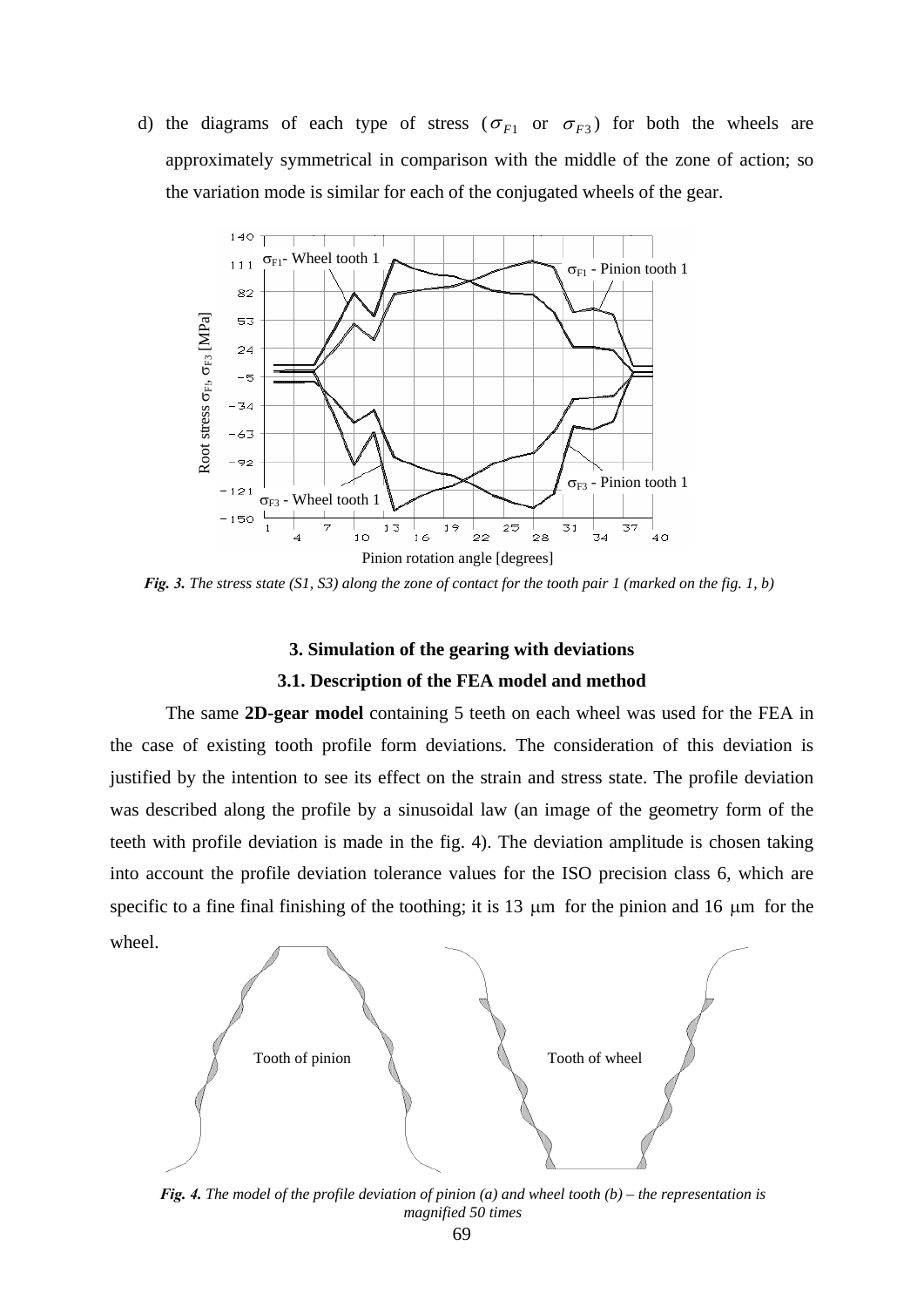The **FEA method** is realised taking into account the main task of the FEM analysis: the influence of the gear deviations over the stress contact stress state and the relative rotation of the pinion. The following observations can be made:

- a) the mesh in the contact zones is much finer than in the case of the previous root stress analysis. The reason for this is the larger number and smaller dimensions of contact elements;
- b) the boundary conditions include the fixation of the wheel on the boring and the loading of the pinion with a given torque (fig. 5);
- c) the penetration has to be controlled in a major mode by using of a solving algorithm based on the penalty functions augmented with Lagrange multipliers.



*Fig. 5. The macro-geometrical gear model (a) and a detail of the FEA mesh gear model with profile deviations in a current position (b)*

### **The FEA model** is used in the way:

- a) the loading is carried out in two steps: firstly the conjugated teeth were put in contact in a desired gearing position by a turning of the pinion and after then the pinion torque was applied;
- b) the analysis was carried out for two main gearing positions of the tooth pair 1: close the particular point A (theoretical entering in double gearing, defined by the pinion rotation angle  $\varphi = 8$  degrees on the zone of action) and close the particular point C (pitch point, at  $\varphi = 16$  degrees on the zone of action);
- c) the stress analysis was developed for both types of gearing with and without profile deviations.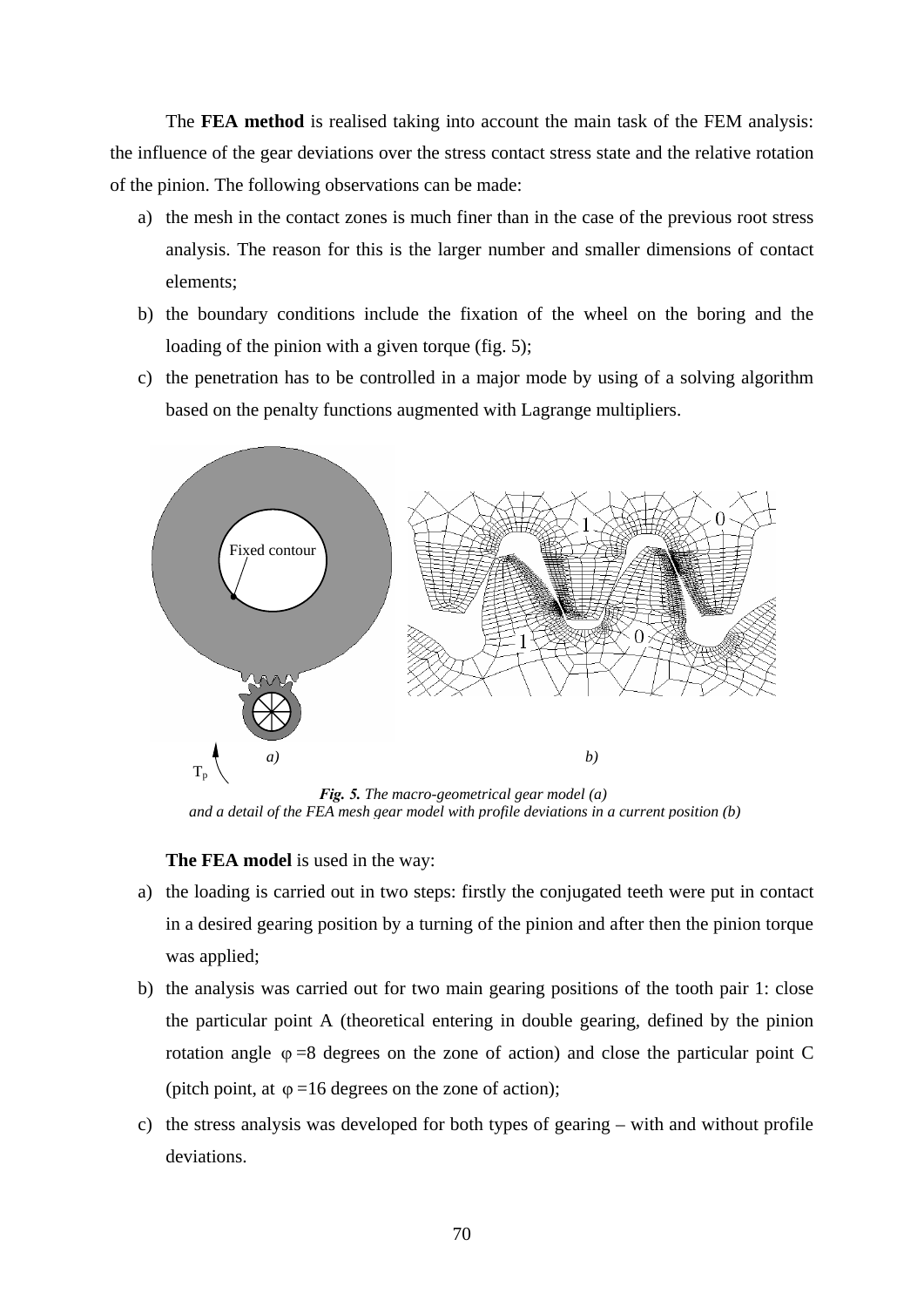### **3.2. Application**

 The gear data are the same used for the first application (table 1). The pinion torque is  $T_p = 4011$  Nm.

For this gear data, the FEA calculus model is characterized by the following values:

- a) the dimension of the elements was under 0.1 mm in the contact zones, in order to have a very fine mesh;
- b) the penetration value obtained in this way was under  $0.5 \mu m$ ;
- c) the total number of iterations for convergence was 14 for the loading (in the case of this better penetration).

A part of results obtained by FEA are given in table 2 (root and contact stress, contact path diameter) and fig. 6.

The interpretation of the results given in table 2 is as follows:

- *a) regarding tooth stress state:* 
	- the effect of multiple gearing is seen either for the case of the wheels without or with profile deviations: the tension values are smaller in the case of the double gearing;
	- accidentally the profile deviations produced greater values of the tooth stress than in the case of the absence of these deviations;
- *b) regarding contact stress state:* 
	- the double gearing leads to the essential modification (decreasing) of the contact stress  $\sigma_H$  in comparison with the single gearing;
	- the profile deviations lead to greater values of the contact stress in comparison with the gearing without profile deviations.

|                                    | Symbol, unit        | Tooth pair 1 close to point:                                |                            |                                                              |                            |
|------------------------------------|---------------------|-------------------------------------------------------------|----------------------------|--------------------------------------------------------------|----------------------------|
| Size,                              |                     | A (at $\varphi = 8$ degrees as<br>position), double gearing |                            | C (at $\varphi = 16$ degrees as<br>position), single gearing |                            |
| observations                       |                     | Without<br>profile<br>deviations                            | With profile<br>deviations | <b>Without</b><br>profile<br>deviations                      | With profile<br>deviations |
| Root<br>stress.                    | $\sigma_{F1}$ [MPa] | 29.4                                                        | 37.6                       | 87.2                                                         | 90.2                       |
| pinion tooth 1                     | $\sigma_{F3}$ [MPa] | $-35$                                                       | $-44.8$                    | $-92.7$                                                      | $-98.4$                    |
| Root<br>stress.                    | $\sigma_{F1}$ [MPa] | 54.8                                                        | 65.5                       | 105.8                                                        | 113.5                      |
| wheel tooth 1                      | $\sigma_{F3}$ [MPa] | $-58$                                                       | $-73.6$                    | $-132$                                                       | $-139$                     |
| Contact<br>stress,<br>tooth pair 1 | $\sigma_{H}$ [MPa]  | 406                                                         | 550                        | 1001                                                         | 1069                       |

**Table 2.** Values of the main sizes determined by FEA